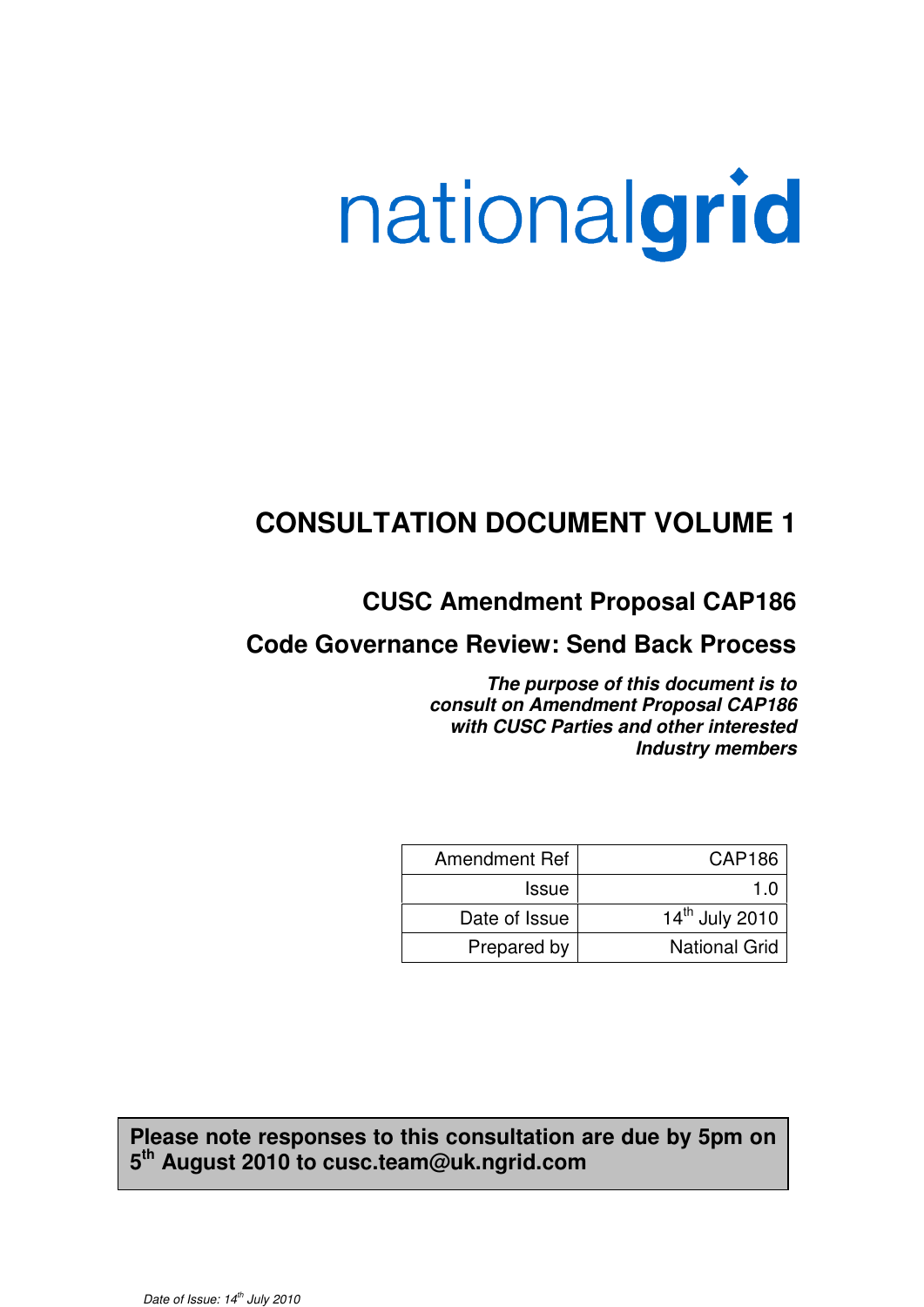### **I DOCUMENT CONTROL**

#### **a National Grid Document Control**

| <b>Version</b> | <b>Date</b> | <b>Author</b> | <b>Change Reference</b>        |
|----------------|-------------|---------------|--------------------------------|
|                | 14/07/10    | National Grid | <b>Version for Publication</b> |
|                |             |               |                                |
|                |             |               |                                |

#### **b Distribution**

| <b>Name</b>                                | Organisation |
|--------------------------------------------|--------------|
| The Gas and Electricity Markets Authority  | Ofgem        |
| <b>CUSC Parties</b>                        | Various      |
| <b>Panel Members</b>                       | Various      |
| National Grid Industry Information Website |              |

## **II CONTENTS TABLE**

| $\mathbf{L}$ |                                                          |  |
|--------------|----------------------------------------------------------|--|
|              | a a<br>$b \qquad \qquad$                                 |  |
| 1.0          |                                                          |  |
|              |                                                          |  |
| 2.0          |                                                          |  |
| 3.0          |                                                          |  |
| 6.0          | ASSESSMENT AGAINST APPLICABLE CUSC OBJECTIVES 5          |  |
| 7.0          |                                                          |  |
|              |                                                          |  |
|              |                                                          |  |
|              |                                                          |  |
|              | ANNEX 2 - PROPOSED TIMETABLE FOR INDUSTRY CONSULTATION12 |  |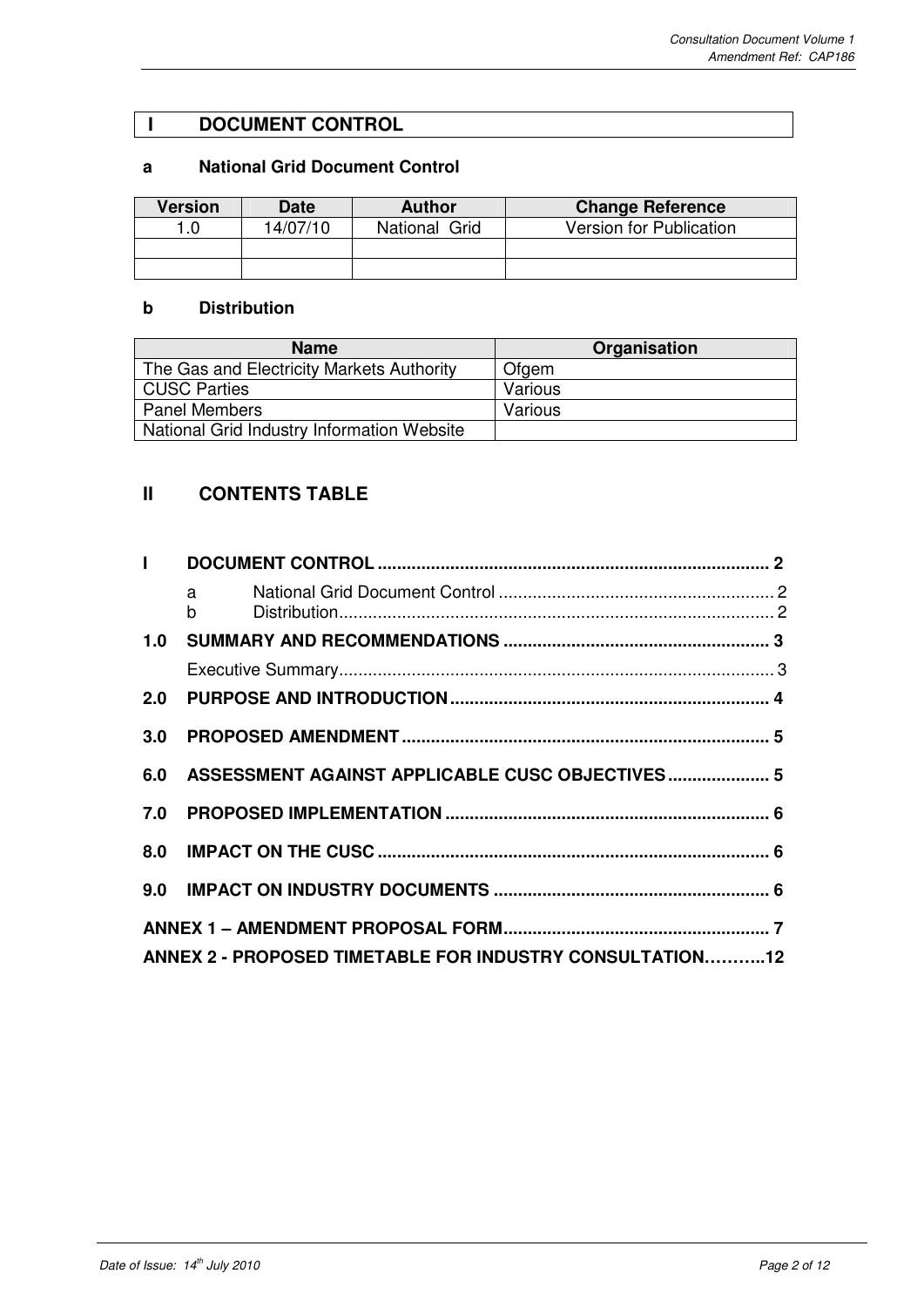#### **1.0 SUMMARY AND RECOMMENDATIONS**

#### **Executive Summary**

- 1.1 CAP186 'Code Governance Review Send Back Process' is part of a series of proposals raised by Electricity Transmission plc (National Grid) to implement the Final Proposals of the wider Code Governance Review, initiated by Ofgem in November 2007. The review sought to address the concerns that the existing code arrangements may be too complex and inaccessible to smaller market participants. Following an Industry Workshop, this Amendment Proposal was presented to a Special CUSC Amendments Panel meeting on 9<sup>th</sup> July 2010. National Grid recommended that this Amendment Proposal proceeds directly to wider consultation.
- 1.2 CAP186 seeks to incorporate the Send Back Process into the CUSC as part of the mandatory requirements under the new Electricity Transmission Licence Modifications which were implemented on 5<sup>th</sup> July 2010.

#### **Amendment Panels View**

1.4 At the Special Amendments Panel meeting on  $9<sup>th</sup>$  July 2010, the Panel agreed that CAP186 should proceed directly to wider industry consultation for a period of three weeks.

#### **National Grid's View**

1.5 As Proposer, National Grid supports the implementation of CAP186 on the basis that it better facilitates the Applicable CUSC Objectives by adhering to the mandatory requirements under the revised Electricity Transmission Licence.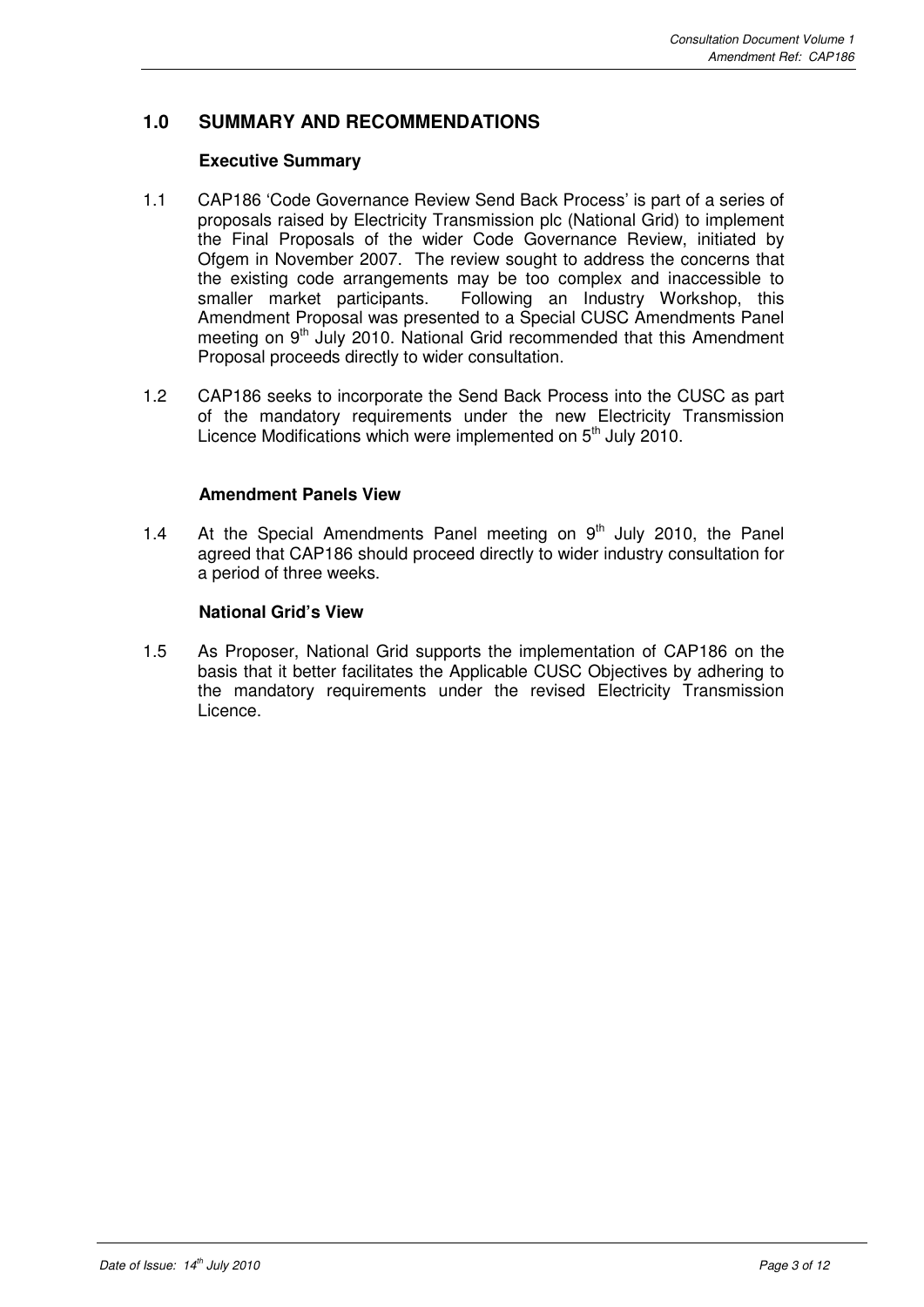#### **2.0 PURPOSE AND INTRODUCTION**

- 2.1 This is a consultation document issued by National Grid under the rules and procedures specified in the Connection and Use of System Code (CUSC) as designated by the Secretary of State.
- 2.2 Further to the submission of Amendment Proposal CAP186, this document seeks views from industry members relating to the Amendment Proposal.
- 2.3 CAP186 was proposed by National Grid and submitted to the CUSC Amendments Panel for consideration at their meeting on 9<sup>th</sup> July 2010. Following an Industry Workshop and discussions as part of all of the Proposals at the Governance Standing Group (GSG), the Amendments Panel determined that CAP186 was appropriate to proceed to wider industry consultation by National Grid.
- 2.4 Representations received in response to this consultation document will be included in National Grid's Amendment Report that will be furnished to the Authority for their decision.
- 2.6 This consultation document has been prepared in accordance with the terms of the CUSC. An electronic copy can be found on the National Grid website, at www.nationalgrid.com/uk/Electricity/Codes/. This document invites views upon CAP186 and the **closing date for responses in 5pm on 5th August 2010**.
- 2.7 The Consultation timetable is attached as Annex 2 to this document.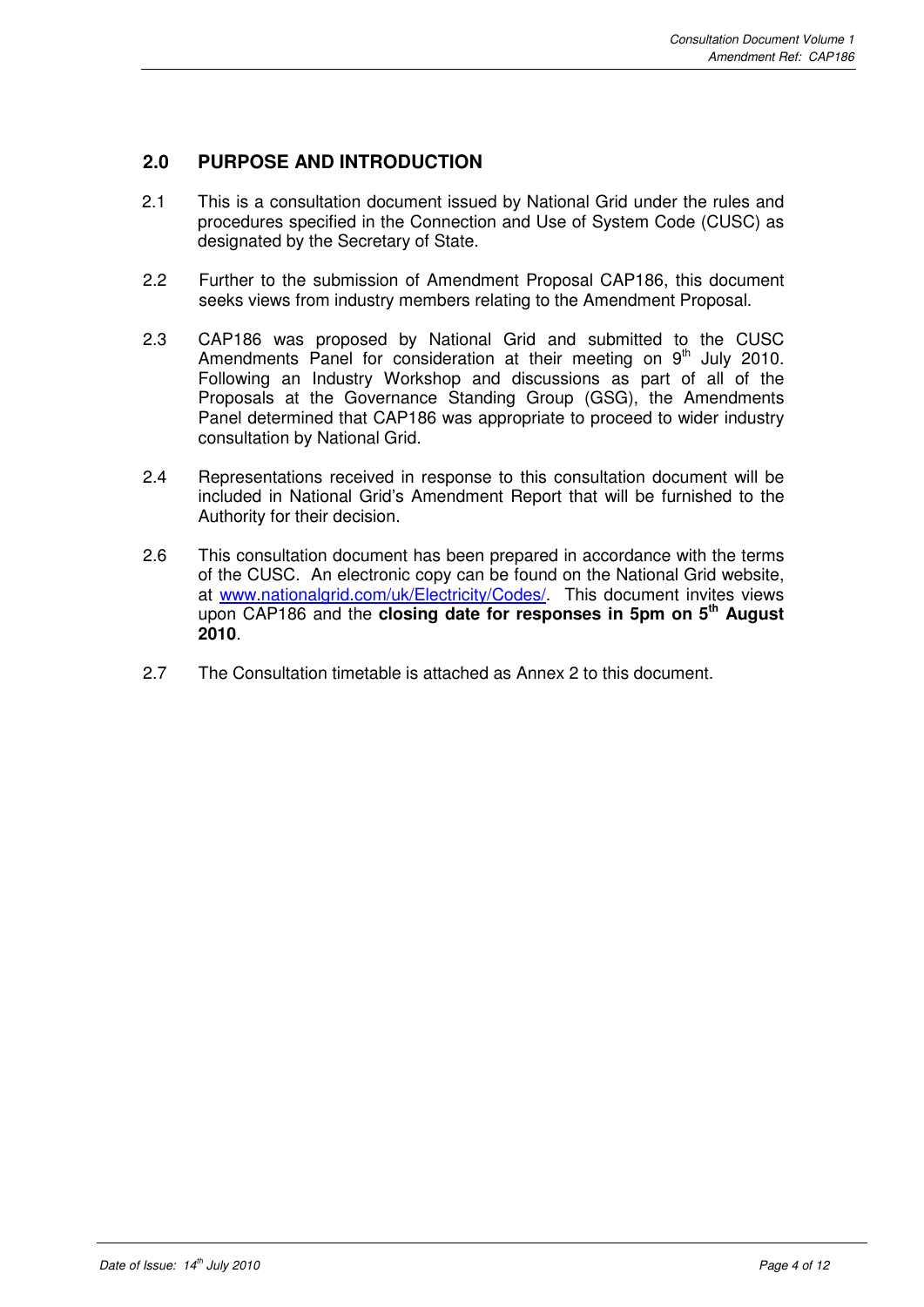#### **3.0 PROPOSED AMENDMENT**

- 3.1 CAP186 seeks to incorporate the new Send Back Process into the CUSC. This is part of a suite of work strands conducted during the Code Governance Review.
- 3.2 This Proposal was presented to the Industry at an Industry Workshop on  $23<sup>rd</sup>$ June 2010 and followed up at GSG meetings on  $28<sup>th</sup>$  June 2010 and  $1<sup>st</sup>$  July 2010. The Amendment Proposal was then presented to the Amendments Panel on  $9<sup>th</sup>$  July 2010.
- 3.3 CAP186 enables the Authority to 'Send Back' an Amendment Report to the Amendments Panel in circumstances where the Authority considers that it is unable to form a decision based on the content of the report. The Authority can specify the action that it believes is required in order to make the report complete. CAP186 proposes changes to the CUSC in order to incorporate the following parts of the process:
	- i. Following submission of a final Amendment Report to the Authority, the Authority may 'send back' the Report if it is unable to form an opinion for the reasons detailed above and may issue a direction to the panel specifying the steps, revision, analysis or information it requires in order to form an opinion.
	- ii. The Panel considers the Authority's direction at its next meeting and makes a decision on the course of action required and the timetable to which it must work to, as agreed by Ofgem.
	- iii. The course of action will depend on Ofgem's direction. If the direction is detailed and gives specific steps and timescales, the Panel will follow this and take actions as appropriate. If the direction is not detailed, the Panel will make their own recommendations in terms of the next steps and timescales.
	- iv. Once the necessary changes have been made to the Report, the Panel will retake the Panel Recommendation Vote and the Report will be re-submitted to the Authority.
- 3.4 It is judged that this process will provide an effective safeguard against the Authority being placed in a position where it is unable to approve a proposal due to deficiencies in the report, such as an insufficient assessment or inaccurate legal text.

#### **6.0 ASSESSMENT AGAINST APPLICABLE CUSC OBJECTIVES**

#### **Proposed Amendment**

- 6.1 The Proposer considers that CAP186 would better facilitate the CUSC Objective(s);
	- **(a) the efficient discharge by the Licensee of the obligations imposed upon it by the act and the Transmission Licence;**  specifically with regard to the obligation under standard condition C10 of the licence, by permitting the Authority to send back an Amendment Report and issue a direction to the Panel if they cannot properly form an opinion.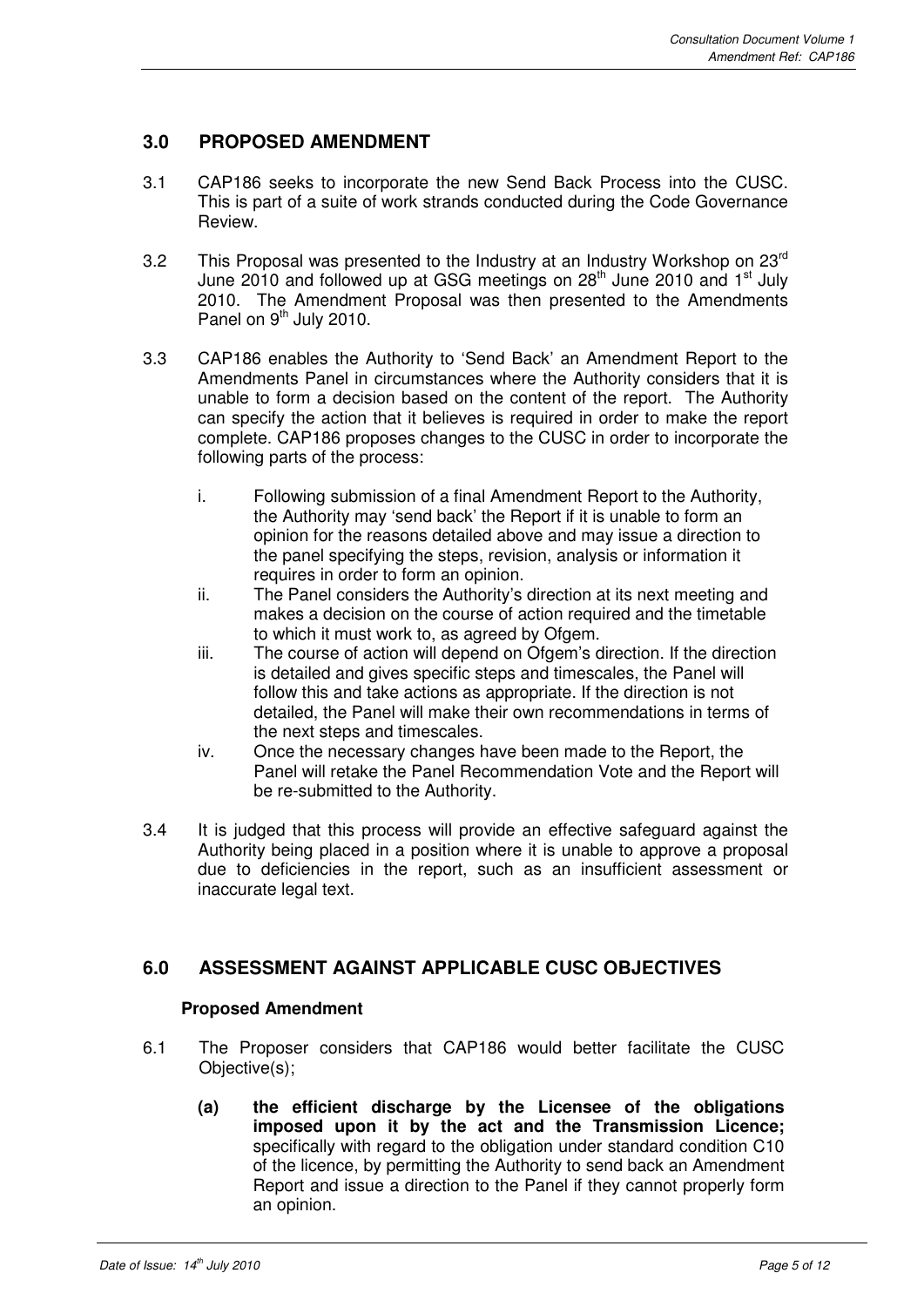This is a mandatory requirement under the new Electricity Transmission Licence Modifications which were implemented on  $5<sup>th</sup>$  July 2010.

#### **7.0 PROPOSED IMPLEMENTATION**

7.1 National Grid proposes CAP186 should be implemented 10 business days after an Authority decision. In accordance with 8.19.10(b) views are invited on this proposed implementation date.

#### **8.0 IMPACT ON THE CUSC**

- 8.1 CAP186 requires amendments to Section 8 of the CUSC in relation to adding in the 'Send Back' process.
- 8.2 The text required to give effect to the Amendment Proposal is contained in the Amendment Proposal in Annex 1 of this document.

#### **9.0 IMPACT ON INDUSTRY DOCUMENTS**

#### **Impact on Core Industry Documents**

9.1 CAP186 has no impact upon Core Industry Documents.

#### **Impact on other Industry Documents**

**9.2** CAP186 has no impact upon other Industry Documents; however, National Grid intends to raise similar proposals to both the Balancing and Settlement Code (BSC) and the Uniform Network Code (UNC) in line with the timetable which has been published to the industry in June 2010.

#### **10.0 NATIONAL GRID VIEW**

10.1 As Proposer, National Grid supports the implementation of CAP186 on the basis that it better facilitates the Applicable CUSC Objectives by adhering to the mandatory requirements in its Electricity Transmission Licence.

#### **11.0 VIEWS INVITED**

- 11.1 National Grid is seeking the views of interested parties in relation to the issues raised by Amendment Proposal CAP186 and issues arising from the proposed timescale for implementation of CAP186.
- 11.2 Please send your responses to this consultation to National Grid by no later than 5pm on **5 th August 2010**.
- 11.3 Please address all comments to the following e-mail address: **Cusc.Team@uk.ngrid.com**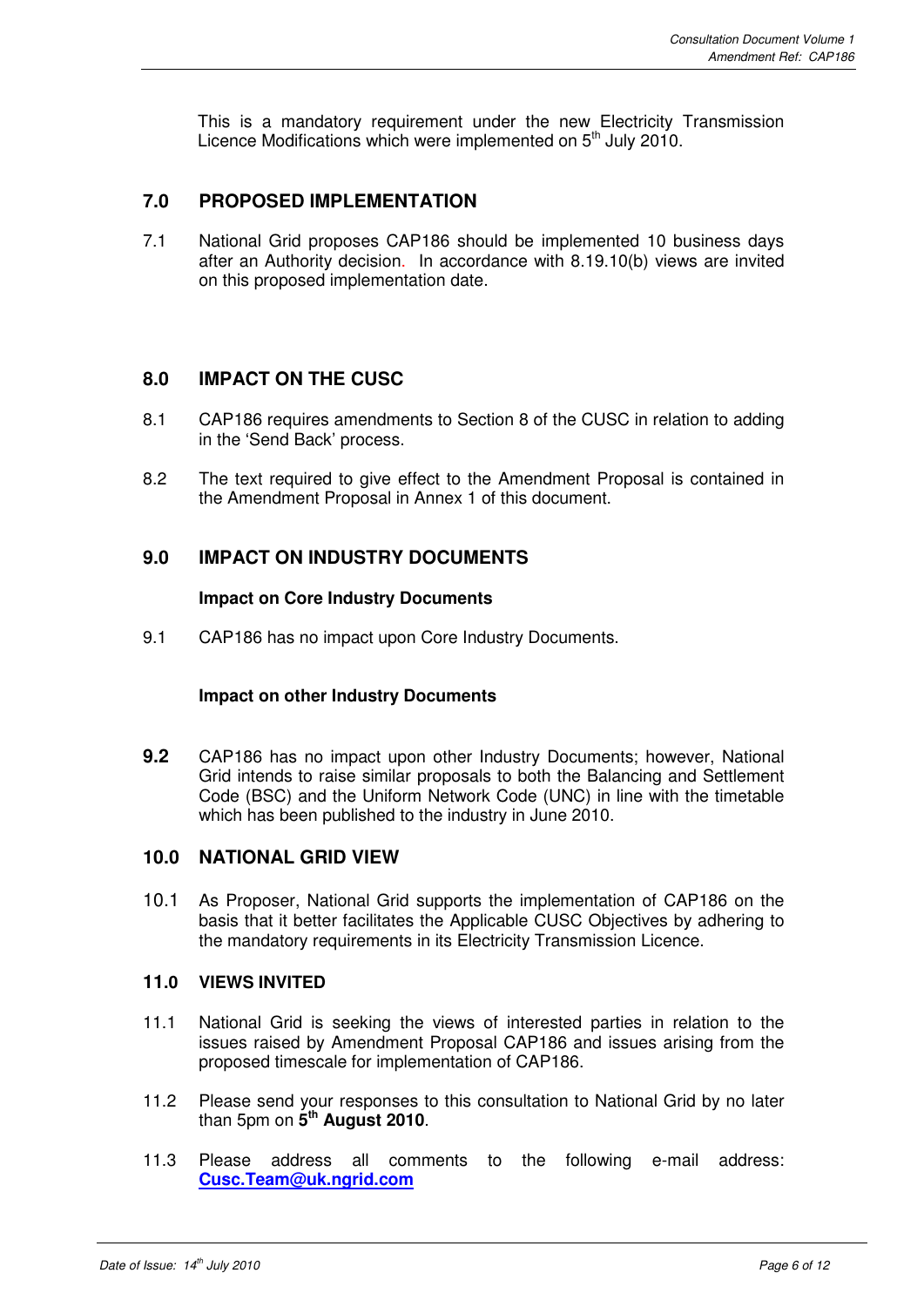## **ANNEX 1 – AMENDMENT PROPOSAL FORM**

## **CUSC Amendment Proposal Form CAP: 186**

Title of Amendment Proposal:

**Code Governance Review: Send Back Process** 

Description of the Proposed Amendment **(mandatory by proposer):**

This Amendment Proposal is part of a series of proposals raised by National Grid to implement the Final Proposals of the wider Code Governance Review which was initiated by Ofgem in November 2007. The review sought to address concerns that the existing code arrangements may be too complex and inaccessible to smaller market participants. Given the Authority's evolving role with the introduction of additional statutory duties and the right of appeal to the Competition Commission, such a review was considered to be conducted at an appropriate time.

Ofgem published its Final Proposals for the Code Governance Review in March 2010, followed by its statutory consultation on licence modifications on  $3<sup>rd</sup>$  June 2010. National Grid Electricity Transmission plc has not objected to the licence modifications. As part of the suite of work strands conducted during the Code Governance Review, one of the proposals identified was the introduction of a 'Send Back' process.

This would enable the Authority to send back an Amendment Report to the Amendments Panel in circumstances where the Authority considers that it is unable to form a decision based on the content of the report. It is judged that the 'send back' provisions will provide an effective safeguard against the Authority being placed in a position where it is unable to approve a proposal owing to deficiencies in the report such as an insufficient assessment, incorrect legal texts or other technical issues. The Authority can then specify the action that it believes is required in order to make the report complete. The "Send Back" process provides flexibility to allow for any situation and for the Panel to re-make a recommendation based upon work carried out.

National Grid proposes an Amendment to the CUSC in order to incorporate the following new process:

- 1. Following submission of a final Amendment Report to the Authority, the Authority may 'send back' the Report if it is unable to form an opinion for the reasons detailed above and may issue a direction to the panel specifying the steps, revision, analysis or information it requires in order to form an opinion.
- 2. The Panel considers the Authority's direction at its next meeting and makes a decision on the course of action required and the timetable to which it must work to, as agreed by Ofgem.
- 3. The course of action will depend on Ofgem's direction. If the direction is detailed and gives specific steps and timescales, the Panel will follow this and take actions as appropriate. If the direction is not detailed, the Panel will make their own recommendations in terms of the next steps and timescales.
- 4. Once the necessary changes have been made to the Report, the Panel will retake the Panel Recommendation Vote and the Report will be re-submitted to the Authority.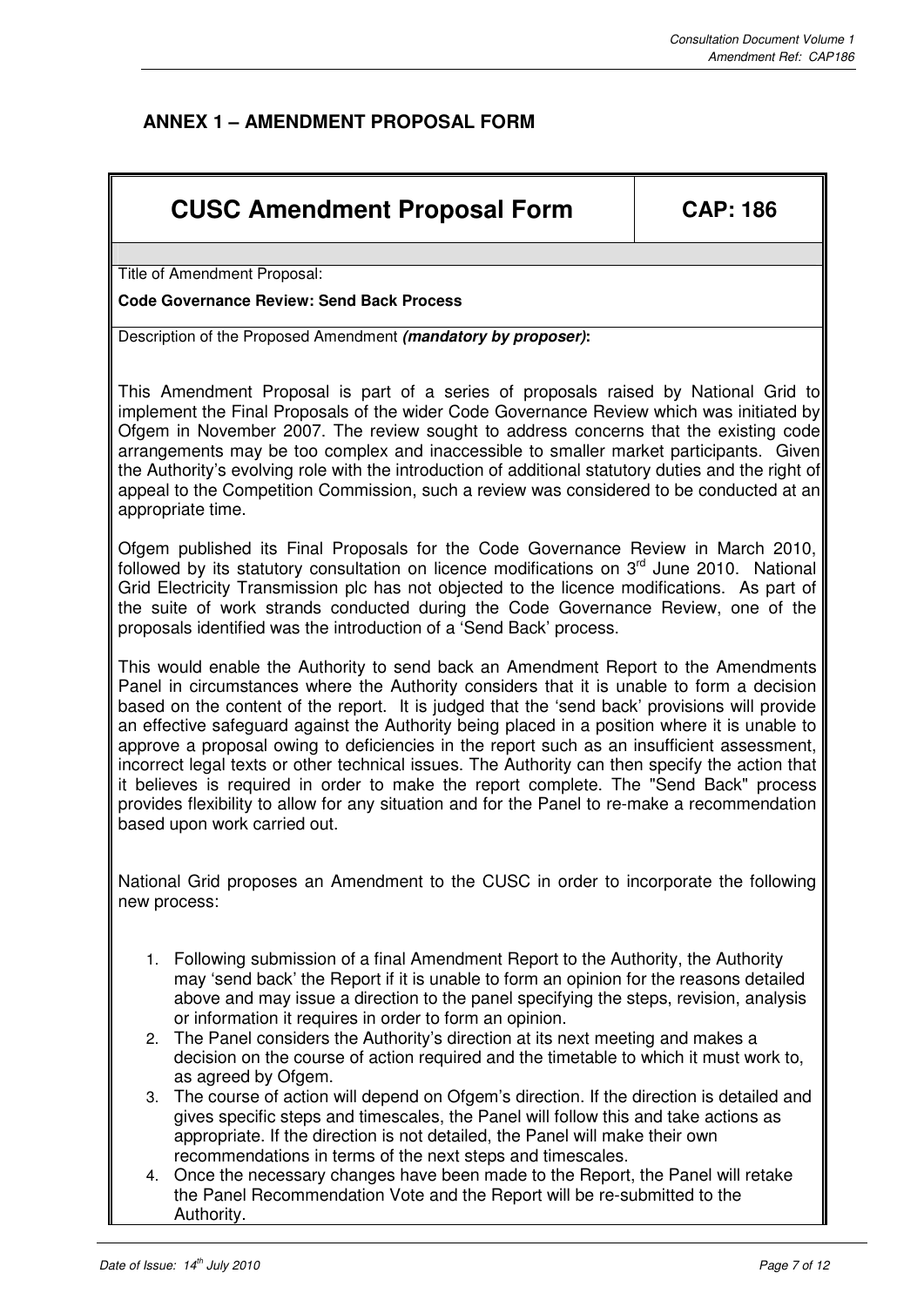Description of Issue or Defect that Proposed Amendment seeks to Address **(mandatory by proposer):** 

This proposal results from the Code Governance Review and associated licence modifications which will have a direct impact on the CUSC. National Grid Electricity Transmission plc has not objected to the licence modifications and is therefore mandated by the new licence obligations to make the changes and additions to the CUSC where applicable.

**Impact on the CUSC** (this should be given where possible):

Changes are required to Section 8 of the CUSC in relation to adding in the 'send back' process.

**Impact on Core Industry Documentation** (this should be given where possible):

None anticipated

**Impact on Computer Systems and Processes used by CUSC Parties** (this should be given where possible):

None anticipated.

**Details of any Related Modifications to Other Industry Codes** (where known):

National Grid intends to raise similar proposals to both the BSC and the UNC, in line with the timetable which has been published to the industry in June 2010. These modification proposals will not interact with the changes proposed to the CUSC.

Justification for Proposed Amendment with Reference to Applicable CUSC Objectives\*\* **(mandatory by proposer):**

National Grid considers that implementation of this Amendment Proposal would better facilitate the following Applicable CUSC Objective:

**(a): "the efficient discharge by the licensee of the obligations imposed upon it under the Act and by this licence",** specifically with regard to the obligation under standard condition C10 of the licence, by permitting the Authority to send back an Amendment Report and issue a direction to the Panel if they cannot properly form an opinion.

This is a mandatory requirement under the new Licence Modifications which National Grid Electricity Transmission plc has not objected to.

> **Details of Proposer:** Details of Proposer: National Grid Electricity Transmission plc<br>Organisation's Name: National Grid Electricity Transmission plc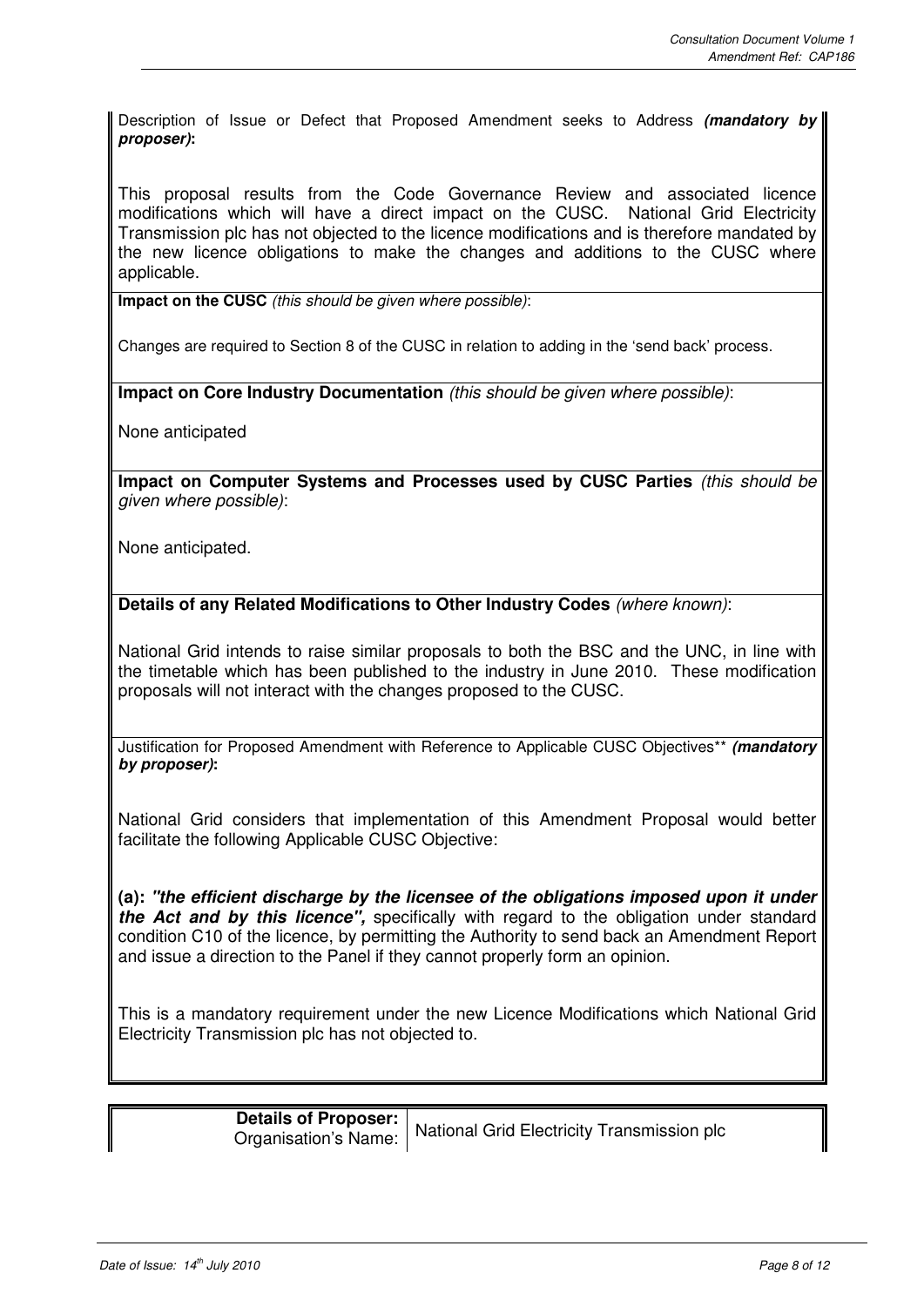| Capacity in which the Amendment is<br>being proposed:<br>(i.e. CUSC Party, BSC Party or<br>"National Consumer Council") | <b>CUSC Party</b>                                                                                         |  |
|-------------------------------------------------------------------------------------------------------------------------|-----------------------------------------------------------------------------------------------------------|--|
| <b>Details of Proposer's</b><br><b>Representative:</b><br>Name:<br>Organisation:<br>Telephone Number:<br>Email Address: | Emma Clark<br>National Grid Electricity Transmission plc<br>01926 655223<br>emma.clark@uk.ngrid.com       |  |
| <b>Details of Representative's</b><br>Alternate:<br>Name:<br>Organisation:<br>Telephone Number:<br>Email Address:       | Alex Thomason<br>National Grid Electricity Transmission plc<br>01926 656379<br>Alex.thomason@uk.ngrid.com |  |
| <b>Attachments:</b><br>Appendix 1 - Legal text to support this Proposal                                                 |                                                                                                           |  |

#### **Notes:**

- 1. Those wishing to propose an Amendment to the CUSC should do so by filling in this "Amendment Proposal Form" that is based on the provisions contained in Section 8.15 of the CUSC. The form seeks to ascertain details about the Amendment Proposal so that the Amendments Panel can determine more clearly whether the proposal should be considered by a Working Group or go straight to wider National Grid Consultation.
- 2. The Panel Secretary will check that the form has been completed, in accordance with the requirements of the CUSC, prior to submitting it to the Panel. If the Panel Secretary accepts the Amendment Proposal form as complete, then he will write back to the Proposer informing him of the reference number for the Amendment Proposal and the date on which the Proposal will be considered by the Panel. If, in the opinion of the Panel Secretary, the form fails to provide the information required in the CUSC, then he may reject the Proposal. The Panel Secretary will inform the Proposer of the rejection and report the matter to the Panel at their next meeting. The Panel can reverse the Panel Secretary's decision and if this happens the Panel Secretary will inform the Proposer.

The completed form should be returned to:

Steven Lam Commercial National Grid National Grid House Warwick Technology Park Gallows Hill **Warwick** CV34 6DA

Or via e-mail to: steven.lam@uk.ngrid.com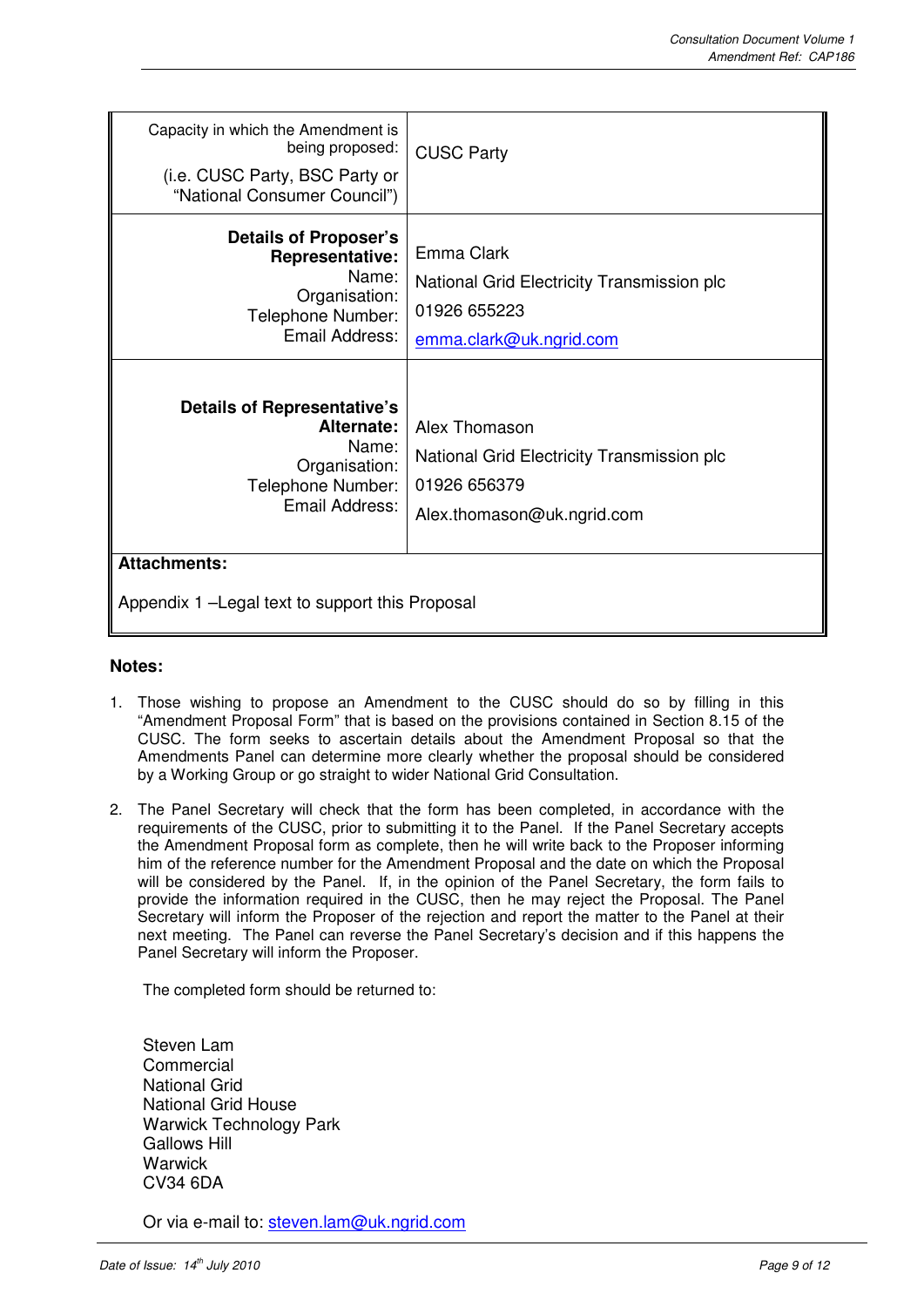- (Participants submitting this form by email will need to send a statement to the effect that the proposer acknowledges that on acceptance of the proposal for consideration by the Amendments Panel, a proposer which is not a CUSC Party shall grant a licence in accordance with Paragraph 8.15.7 of the CUSC. A Proposer that is a CUSC Party shall be deemed to have granted this Licence).
	- 3. Applicable CUSC Objectives\*\* These are defined within the National Grid Electricity Transmission plc Licence under Standard Condition C10, paragraph 1. Reference should be made to this section when considering a proposed amendment.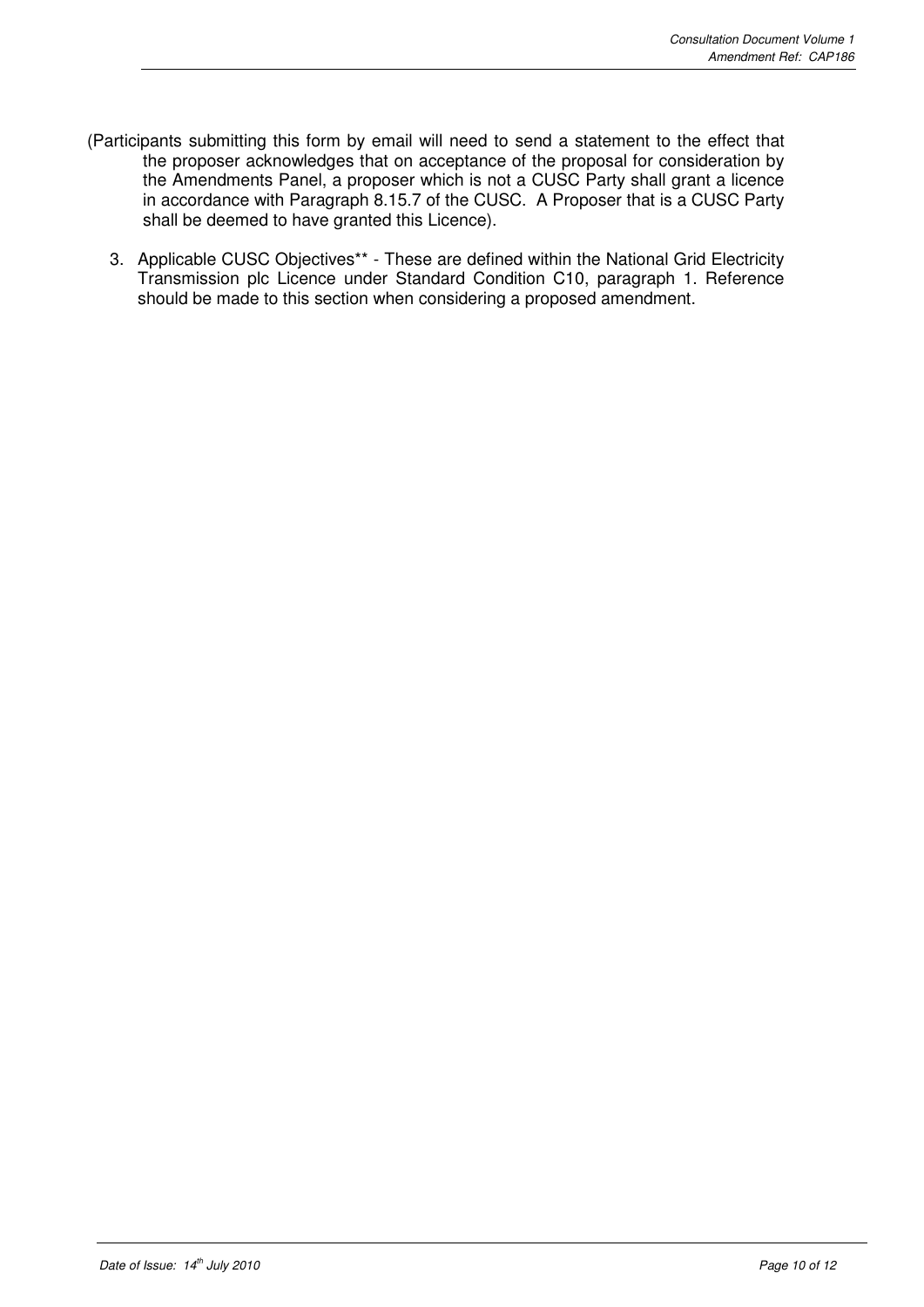#### **Appendix 1: Legal Text**

The following amendments shall be made at Section 8 of CUSC.

Add the following as Paragraph 8.20.9 and 8.20.10

- 8.20.9 If the **Authority** determines that the **Amendment Report** is such that the **Authority** cannot properly form an opinion on the **Proposed Amendment**, it may issue a direction to the **Amendments Panel**:
	- **(a) specifying the additional steps (including legal drafting or amending existing legal drafting associated with the** Proposed Amendment**), revision (including revision to the timetable), analysis or information that it requires in order to form such an opinion; and**
	- **(b) requiring the** Amendment Report **to be revised and to be resubmitted.**
- 8.20.10 If an **Amendment Report** is to be revised and re-submitted in accordance with a direction issued pursuant to Paragraph 8.20.9, it shall be resubmitted as soon after the **Authority**'s direction as is appropriate, taking into account the complexity, importance and urgency of the **Proposed Amendment**. The **Amendments Panel** shall decide on the level of analysis and consultation required in order to comply with the **Authority**'s direction and shall agree an appropriate timetable for meeting its obligations. Once the **Amendment Report** is revised, the **Amendments Panel** shall carry out its **Amendments Panel Recommendation Vote** again in respect of the revised **Amendment Report** and re-submit it to the **Authority**. The **Authority** will then approve or not approve the **Proposed Amendment** or issue another direction pursuant to Paragraph 8.20.9.